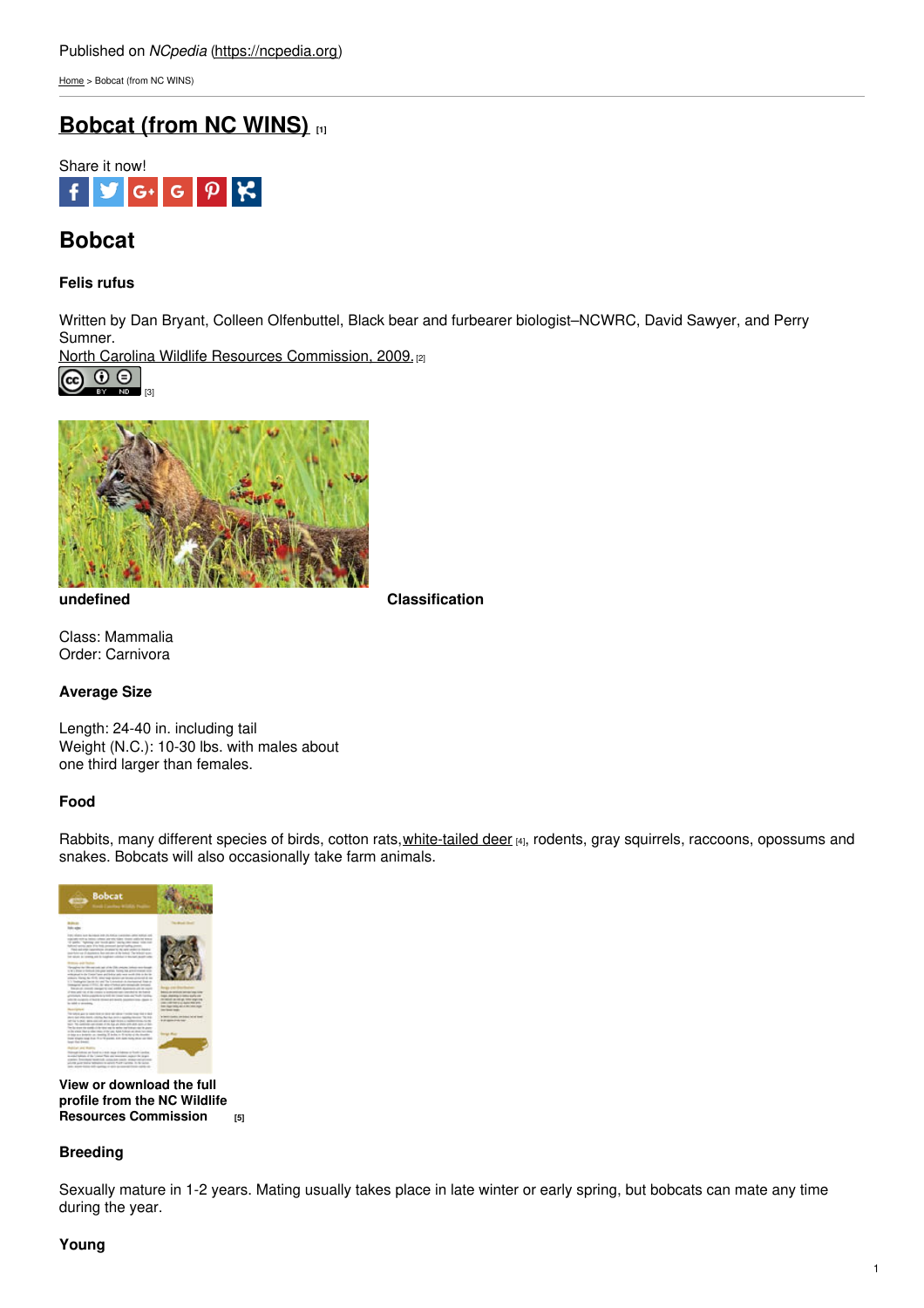Called kittens. Gestation period about 62 days. Average litter size is 2-4 kittens. Weight at birth is from 10-12 ounces. Bobcats normally produce one litter a year, but two are possible. Kittens are furred, but blind at birth. Their eyes open in 3-10 days, and by 4 weeks they begin to explore the area around the den. They are weaned by 7-8 weeks of age.

## **Life Expectancy**

Average 3-4 years for males and 4-5 years for females. Few live longer than 10 years.



#### **undefined**

## **Range and Distribution**

Bobcats are territorial and have large home ranges, depending on habitat quality and the bobcat's sex and age. Home ranges may cover a half mile to 30 square miles with male ranges being two to five times larger than female ranges.

In North Carolina, the bobcat can be found in all regions of the state.

## **General Information**

Early settlers were fascinated with the bobcat (sometimes called wildcat) and especially with its elusive, solitary and wily habits. Settlers called the bobcat "ol' spitfire," "lightning" and "woods ghost," among other names. Some even believed various parts of its body possessed special healing powers.

These and other superstitions circulated by the early settlers in America were born out of inspiration, fear and awe of the bobcat. The bobcat's secretive nature, its cunning and its toughness continue to fascinate people today.



## **undefined History and Status**

Throughout the 19th and early part of the 20th centuries, bobcats were thought to be a threat to livestock and game animals. During that period bounties were widespread in the United States and bobcat pelts were worth little in the fur industry. During the 1970s, when large spotted cats became protected by the U.S. [Endangered](https://cites.org/eng) Species Act  $_{[6]}$  and The Convention on International Trade in Endangered Species (CITES)  $_{[7]}$ , the value of bobcat pelts dramatically increased.

Bobcats are currently managed by state wildlife departments and the export of their pelts out of the country is monitored and controlled by the federal government. Bobcat populations in both the United States and North Carolina, with the exception of heavily farmed and densely populated areas, appear to be stable to increasing.

### **Description**

The bobcat gets its name from its short tail (about 5 inches long) that is dark above and white below, coloring that may serve a signaling function. The bobcat's fur is short, dense and soft and is light brown to reddish brown on the back. The underside and insides of the legs are white with dark spots or bars. The fur down the middle of the back may be darker, and bobcats may be grayer in th e winter than at other times of the year. Adult bobcats are about two times as large as a domestic cat, standing 20 inches to 30 inches at the shoulder.

Adult weights range from 10 to 40 pounds, with males being about one third larger than females.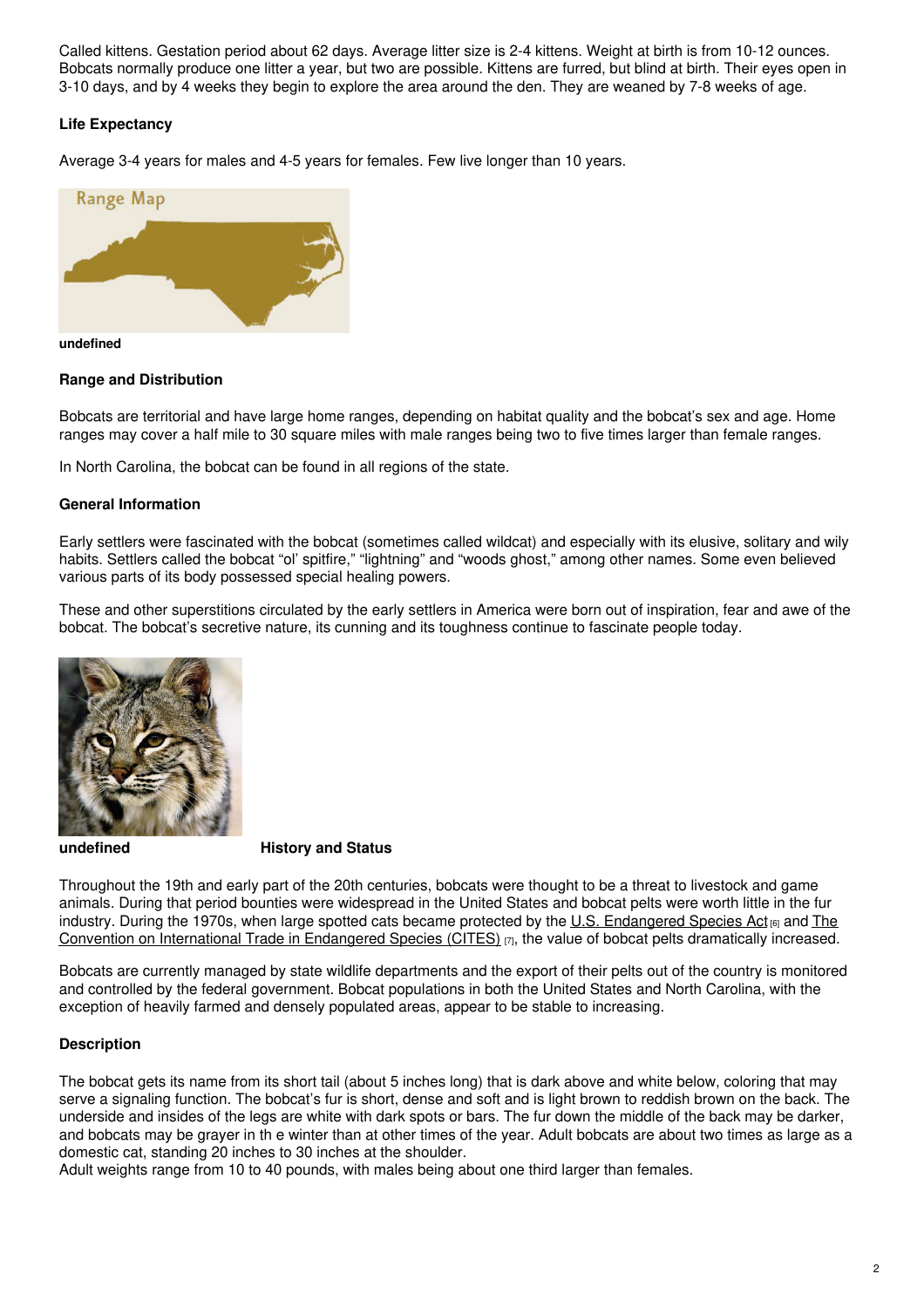

undefined

### **Habitat and Habits**

Although bobcats are found in a wide range of habitats in North Carolina, wooded habitats of the Coastal Plain [8] and [mountains](https://ncpedia.org/our-state-geography-snap-mountain)  $\frac{9}{15}$ support the largest numbers. Bottomland hardwoods, young pine stands, [swamps](https://ncpedia.org/swamps)  $\frac{100}{100}$  and [pocosins](https://ncpedia.org/pocosins)  $\frac{111}{100}$  provide good bobcat habitation in eastern North Carolina. In the mountains, mature forests with openings or early successional forests nearby are favored. Hollow trees, rock piles, brush piles, root masses of uprooted trees or similar sites are common bobcat dens.

The bobcat is a carnivore that favors early successional prey such as rabbits and mice. Bobcats are excellent runners and climbers and are also very adept at swimming. Their paws have four toes apiece, each with retractable claws that are razor sharp. They also have long, sharp canine teeth adapted for seizing prey. In addition to these hunting tools, the bobcat has excellent vision and hearing and also a very good sense of smell. The thin pupil in the bobcat's eye expands and becomes large and round in darkness, an advantage for a night hunting species. Tufts of hair that extend beyond the ears may assist the animal in pinpointing the faint sounds of small prey. Bobcats are active year-round and can be active day or night, but tend to exhibit crepuscular (dawn and dusk) activity. Other animals they eat include rabbits, rodents,squirrels, opossums, birds, snakes and deer. Bobcats are solitary except during the breeding season, which usually occurs during February or March. Two to four kittens are born in May.

### **People Interactions**

Bobcats are very adaptable and will use a wide variety of habitats, enabling them to live close to people. However, due to their secretive behaviors, they often go undetected. The bobcat is the only wild cat found in North Carolina. Because the bobcat population is abundant, the North Carolina Wildlife Resources [Commission](https://www.ncwildlife.org/) [2] (NCWRC) authorizes a sustainable hunting and trapping season in all regions of the state. Despite declining fur prices, the pelt of a bobcat is still highly valued since the bobcat is a highly valuable natural resource in North Carolina.



undefined

## **NCWRC Interaction: How You Can Help**

Bobcat populations, like other wildlife populations in North Carolina, have rebounded over the past 50 years, thanks to habitat restoration and the implementation of hunting and trapping regulations. Bobcat populations continue to increase and bobcats are now distributed throughout the state. While the bobcat prefers woodlands, it can live in variety of habitats. Its main limitation is the availability of den sites and escape cover, as well as abundance of prey populations. Landowners can maintain or create habitat for bobcats by managing their land for small game populations, such as rabbits and squirrels, and maintaining brush piles, which can serve as escape cover and den sites for bobcats and their young.

Bobcats rarely cause conflicts with people or their activities, though they infrequently kill domestic livestock, such as